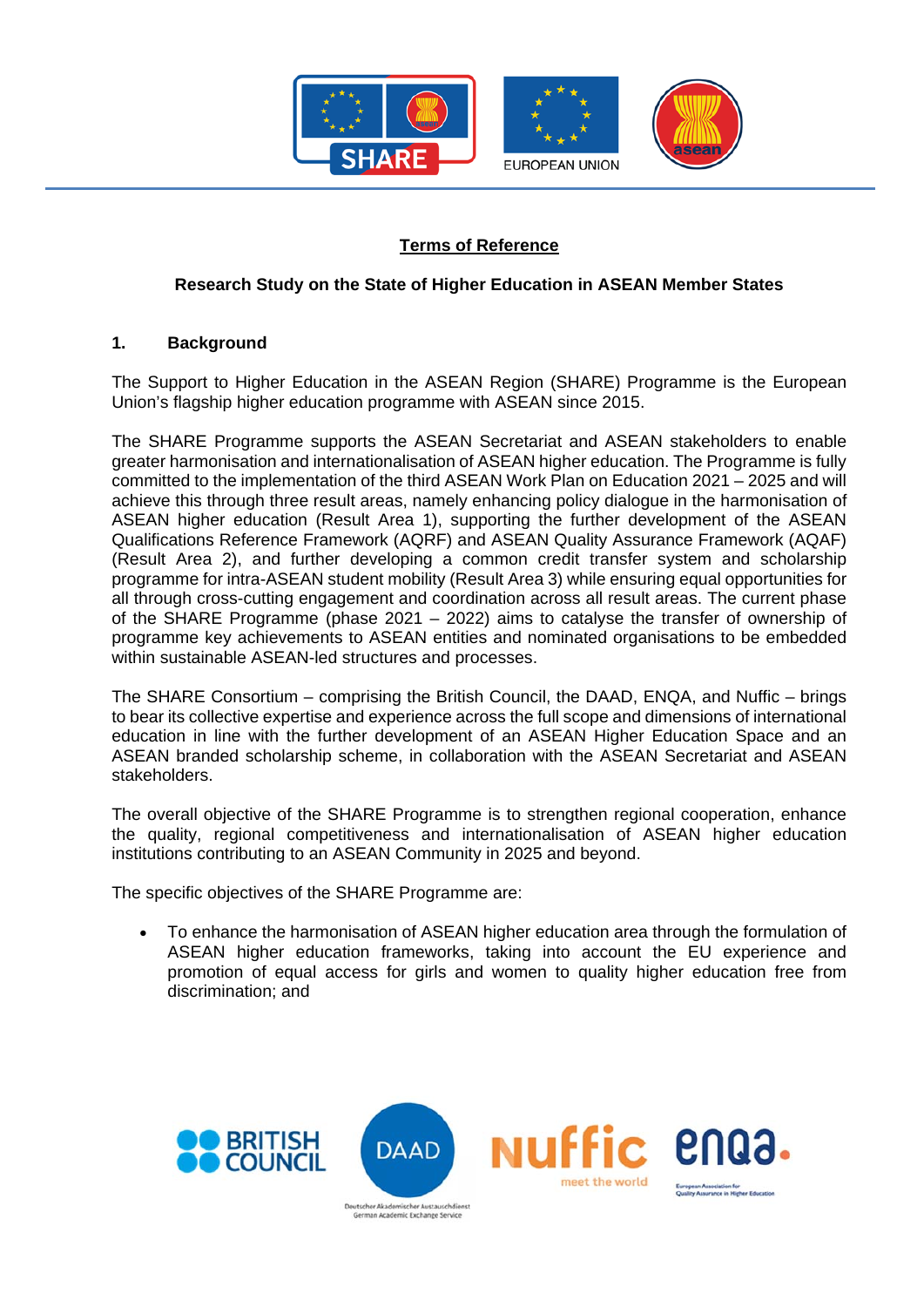To support mutual recognition, student mobility and equal opportunities for all, including female students and people with disabilities, among higher education institutions in ASEAN, and to strengthen people-to-people connectivity.

The expected results are:

- Enhanced opportunities for policy dialogue on strategic issues (including equal opportunities and gender equality) of harmonisation of ASEAN higher education involving variety of stakeholders including ASEAN and EU as required;
- ASEAN Qualifications Reference Framework and ASEAN Regional Quality Assurance including disaggregated data collection further developed and supported;
- ASEAN Credit Transfer System (ACTS) and ASEAN-EU Credit Transfer System (AECTS) further developed and tested through mobility with scholarships.

The current phase of the SHARE Programme sees the Programme providing further technical assistance to the ASEAN Secretariat and regional stakeholders in their implementation of the **ASEAN Work Plan on Education 2021-2025**, which was adopted by the ASEAN Education Ministers Meeting (ASED) on 31 May 2021. As a key sector for the ASEAN region, Higher Education is incorporated in the Work Plan through 'Outcome 3: *Enhanced regional capacity in higher education as part of lifelong learning provision, including the harmonisation of ASEAN higher education.'* 

The realisation of Outcome 3 is supported in the main by the **ASEAN Working Group on Higher Education Mobility 2025 (AWGHEM)**, which was officially launched at the 12<sup>th</sup> SHARE Policy Dialogue on 27 July 2021 in line with the SHARE Programme's role as the technical and operational Advisor to the Working Group. The members of the Working Group are expected to contribute to the realisation of the ASEAN Education Work Plan 2021 – 2025, and specifically the activities of **Output 3.2: '***Sustained and strengthened ASEAN capacity in higher education harmonisation through strategies, mechanisms, and scholarship provision.'*

To this end, the remit of the members of the Working Group is to produce a '**Roadmap on the ASEAN Higher Education Space 2025'** for greater people-to-people connectivity and knowledge transfer across ASEAN, in the framework of the ASEAN Education Work Plan 2021 – 2025. This Roadmap will deliver the mandates and commitments of ASEAN related to boosting intra-ASEAN student mobility by 2025, including the design, ownership, and operationalisation of an ASEAN Branded Scholarship.

However, there is a need for technical assistance particularly on an updated report on the State of Play on Higher Education in the ASEAN region. This is considering that the UNESCO Asia-Pacific Bureau for Education and SEAMEO RIHED's 'Higher Education in South-East Asia' report and the Asian Development Bank's 'Higher Education Across Asia: An Overview of Issues and Strategies' report, were published over ten to fifteen years ago in 2006 and 2011 respectively.

Furthermore, the changing world of work and the  $4<sup>th</sup>$  industrial revolution necessitate a renewed approach to higher education particularly its contribution towards the achievement of the 2030 Sustainable Development Agenda including the need to address SDG Target 4.b *"By 2020, substantially expand globally the number of scholarships available to developing countries, (…), for enrolment in higher education, including vocational training and information and communications technology, technical, engineering and scientific programs, in developed countries and other developing countries."* 

As such, there is a need for a renewed assessment of the state of higher education in the ASEAN Region, and a look into the challenges and opportunities in sustaining ASEAN higher education developments post-SHARE programme in the ASEAN region through the provision of the ongoing development and sustainability of intra-ASEAN student mobility and an ASEAN Branded Scholarship Programme. This state of play of higher education report in ASEAN will include thematic analysis of challenges and opportunities in higher education inclusion, equity, relevance to the changing world of work, and sustainability of an ASEAN Higher Education Common Space.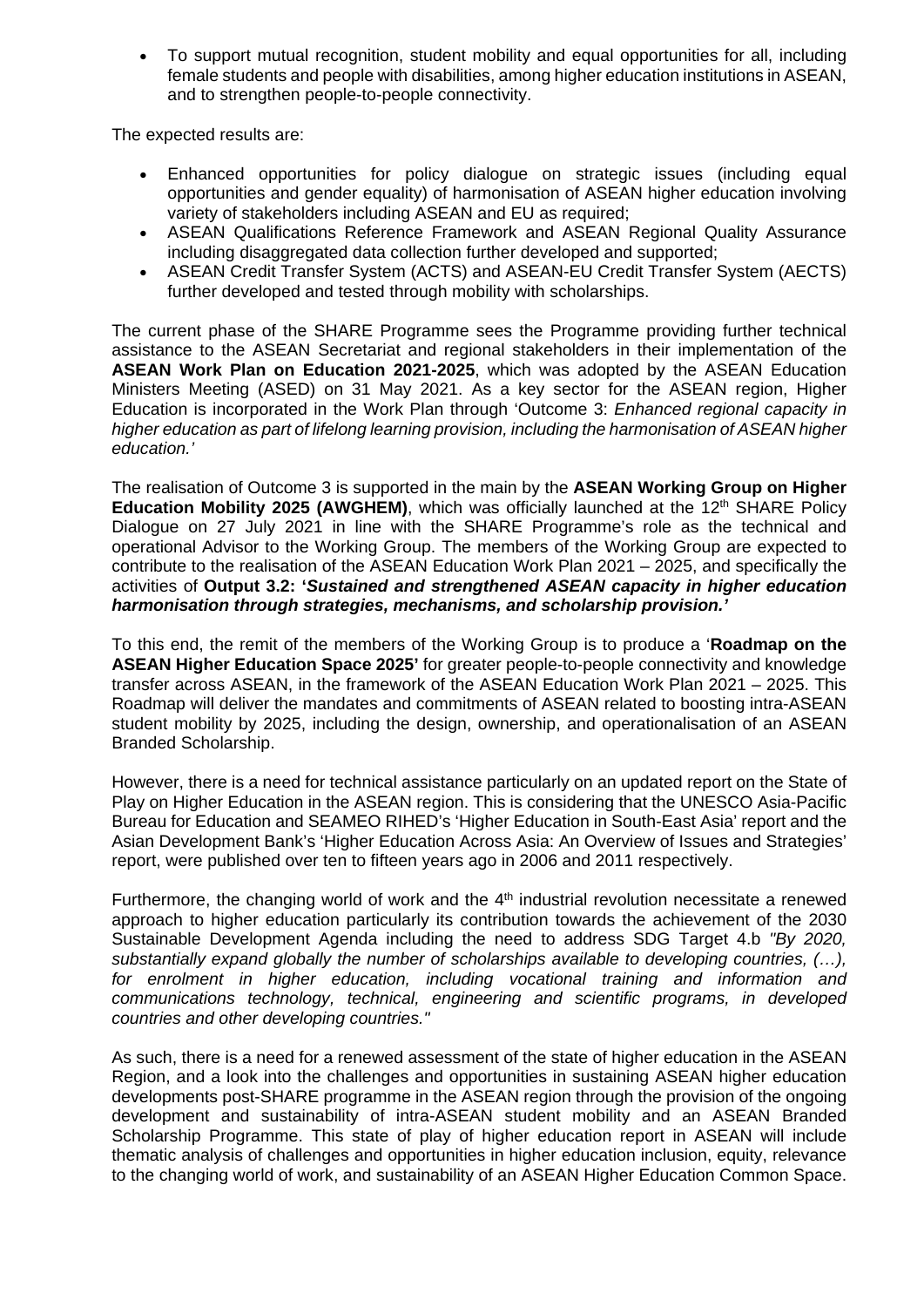The report will significantly contribute to guiding higher education policy development and reforms in the ASEAN region.

## **2. Objective**

The key objective of the state of play of higher education in ASEAN report is to provide updated thematic analysis of ASEAN higher education taking into account the recent developments in the region and ongoing and planned initiatives related to higher education in ASEAN including but not limited to the development of an ASEAN Higher Education Common Space. It will inform ASEAN higher education stakeholders particularly the relevant ASEAN Ministries of Education and/or their agencies of key issues, challenges and opportunities in ASEAN higher education. Furthermore, the report is envisioned to provide guidance on higher education development and reforms in the Southeast Asian region, and address key issues of inclusion, quality, relevance, internationalisation, and sustainability of various ASEAN higher education initiatives including the establishment of an ASEAN Branded Scholarship and the ASEAN Higher Education Common Space.

# **3. Methodology**

The following methodology is proposed.

- 1. This report is envisioned to produce new evidence through interviews and desk research, and further incorporating initiatives and sustainability issues on supporting an ASEAN Higher Education Common Space.
- 2. Descriptive statistics (where available) are expected to provide a basis on the developments of ASEAN higher education including on inclusion, equity, relevance, and internationalisation issues.
- 3. Consultative seminars/workshops/dialogues with the SHARE Programme, the ASEAN Secretariat, and the ASEAN Member States to validate the findings and shape the recommendations.

The consultant(s) is/are invited to propose their suggested methodology to ensure quality and depth of the state of play of higher education in ASEAN report.

## **4. Deliverables**

For this particular research project, the expected deliverables are:

- 1. Inception report confirming the approach, method, and timeline.
- 2. Draft research report.
- 3. Consultative seminars/workshops/dialogues with the SHARE Programme, the ASEAN Secretariat, the ASEAN Member States, and other relevant stakeholders.
- 4. Final research report.

## **5. Reporting**

The consultant will report to both the SHARE Programme Team Leader and the Head of Education, Youth and Sports Division of the ASEAN Secretariat (EYSD ASEC). The consultant will also prepare a brief monthly update report to inform both the SHARE Programme and the EYSD ASEC on the progress of the research study.

## **6. Skills and Expertise Required**

We are seeking an experienced ASEAN/ASEAN-based consultant/expert with a proven trackrecord in the following:

- 1. Proven expertise in higher education research
- 2. Familiarity with the ASEAN region and its higher education context and the internationalisation agenda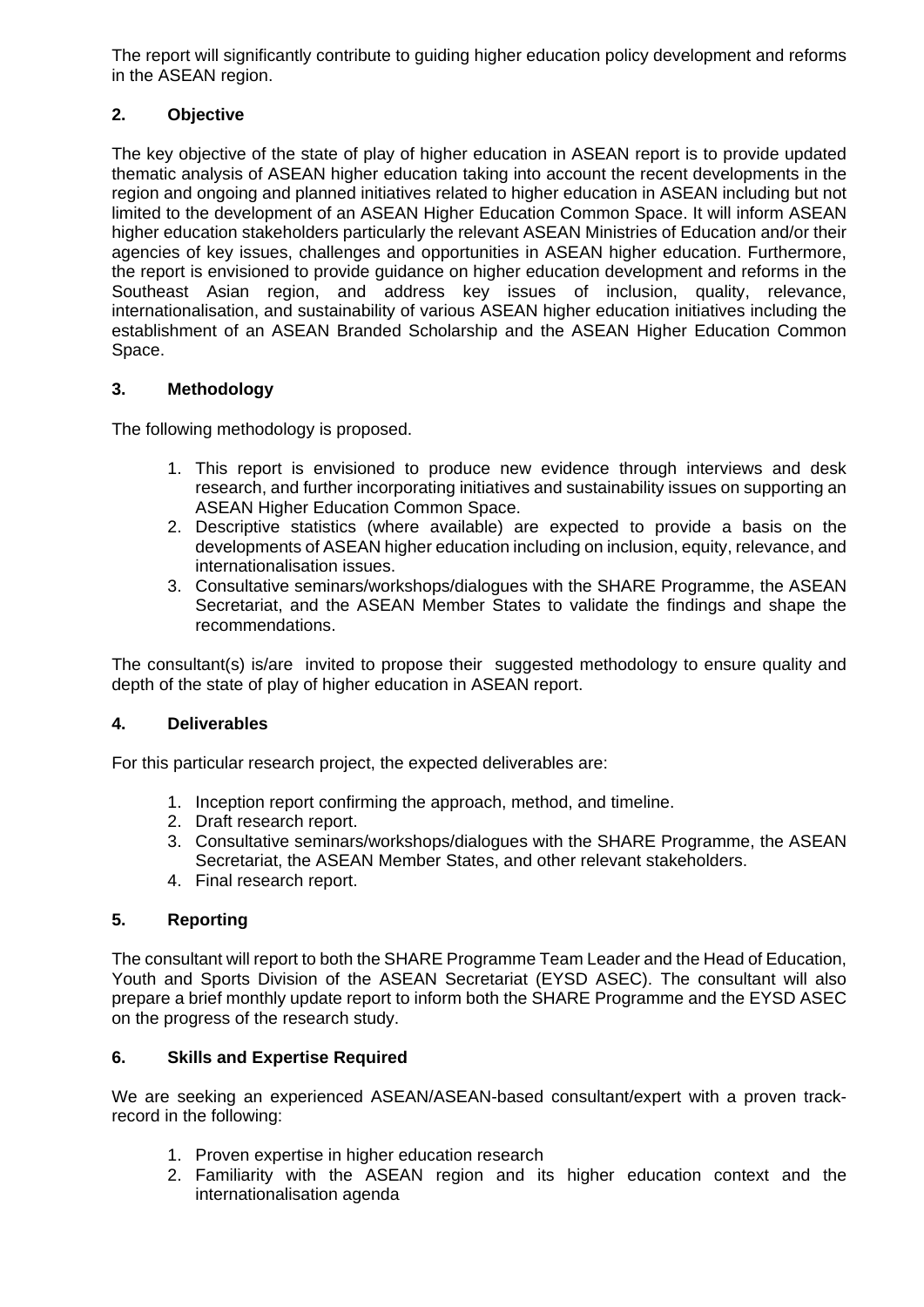- 3. Publication record on one or more of ASEAN Member Countries higher education sector
- 4. Excellent time management skills and ability to meet deadlines
- 5. Availability to travel internationally if and when required
- 6. Excellent facilitation and report writing skills

Application may come from individual or consultancy firm.

#### **7. Indicative Timeline/Provisional Timescales**

Below is indicative timeline with actual timeline to be agreed at a later stage.

| <b>Timeline</b>     | <b>Activity</b>                      |
|---------------------|--------------------------------------|
| Week of 4 July 2022 | Inception meeting                    |
| By 22 July 2022     | Submission of inception report       |
| By 15 October 2022  | Submission of draft report           |
| By 28 October 2022  | Validation workshop/seminar/dialogue |
| By 30 November 2022 | Final report agreed                  |
| By 9 December 2022  | Launching of the Report              |

#### **8. Anticipated Budget**

Indicative budget for this consultancy is EUR30,000.00 at the maximum.

Associated budget for conducting in-person workshops/seminars/dialogues that involve travel shall be excluded from the proposal and will be discussed separately with the SHARE Programme at a later date.

#### **9. Evaluation Criteria**

| Criteria          | Item of evaluation                                                                                                                                                                                                                                                                                                                                                                                                                                                                                       | Weighting |
|-------------------|----------------------------------------------------------------------------------------------------------------------------------------------------------------------------------------------------------------------------------------------------------------------------------------------------------------------------------------------------------------------------------------------------------------------------------------------------------------------------------------------------------|-----------|
| Research proposal | Method and delivery (35%):<br>Research approach, research design,<br>methodology (for example proposed tools, plan<br>for data analysis)<br>Work plan (for example activities, data collection,<br>timeline, required resources)<br>Skills and expertise of proposed individual/team (35%)<br>Expertise in ASEAN higher education context and<br>internationalisation agenda<br>Relevant track record in such research study<br>Competence of the proposed research team<br><b>Relevant publications</b> | 70 %      |
| Commercial        | Submitted budget (including budget breakdown)                                                                                                                                                                                                                                                                                                                                                                                                                                                            | 20 %      |
| Social value      | Contribution to integrated communities and encourage<br>empowerment of women, vulnerable adults, and minority<br>groups                                                                                                                                                                                                                                                                                                                                                                                  | 10 %      |

#### **10. Scoring Model**

Below scoring model will be used to review the incoming proposals:

|    | Points Interpretation                                                                                                                                                                                                                                                                                                                                            |
|----|------------------------------------------------------------------------------------------------------------------------------------------------------------------------------------------------------------------------------------------------------------------------------------------------------------------------------------------------------------------|
| 10 | Excellent – Overall the response demonstrates that the bidder meets all areas of the<br>requirement and provides all of the areas evidence requested in the level of detail<br>requested. This, therefore, is a detailed excellent response that meets all aspects of the<br>requirement leaving no ambiguity as to whether the bidder can meet the requirement. |